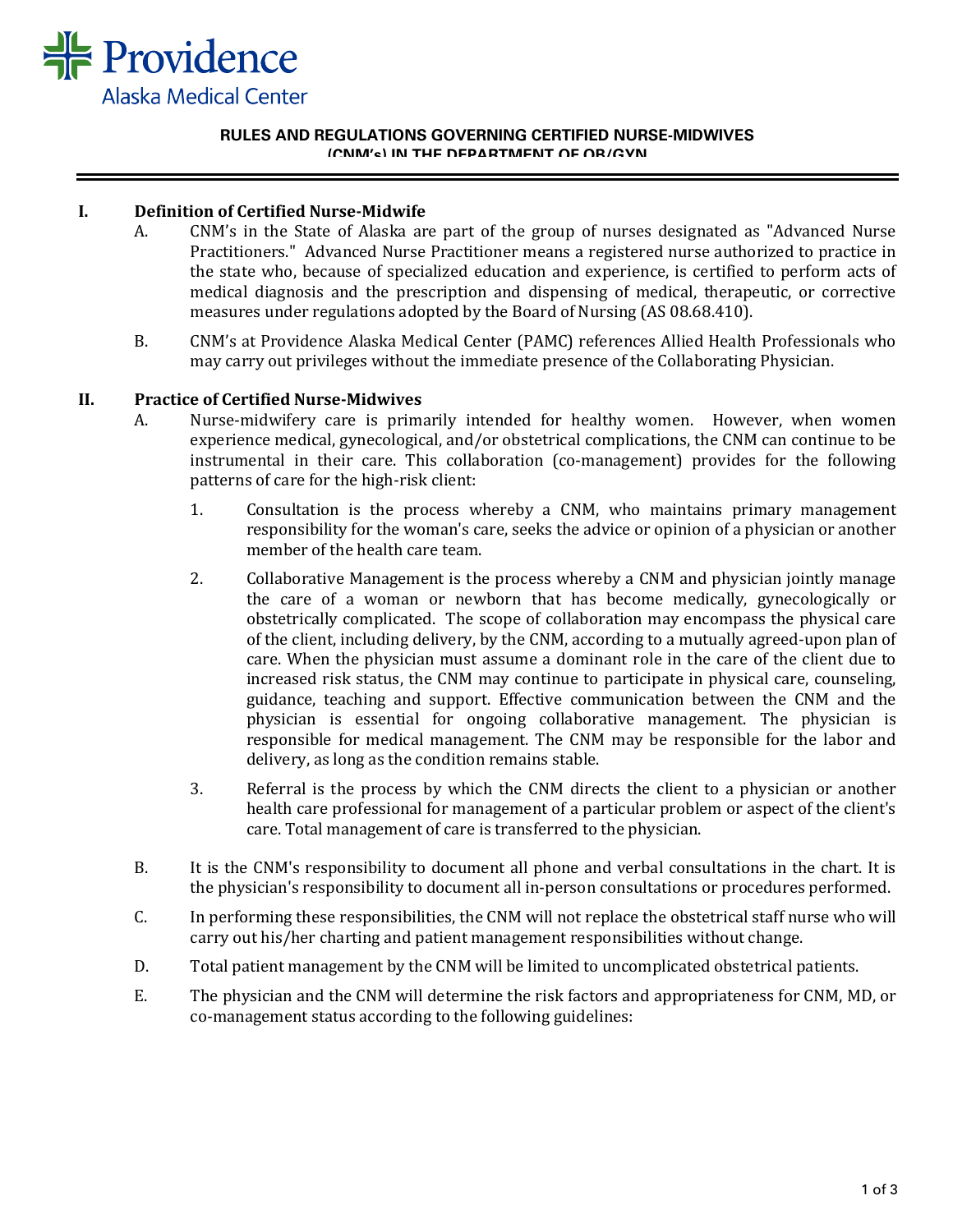- 1. Antenatal Period/Admission/Testing: The presence of any of these conditions requires physician consultation, collaborative management, or referral as appropriate:
	- Essential Hypertension (documented history of BP greater than 140/90, before or during the first trimester)
	- **Seizure Disorder**
	- **Presence of maternal serum antibodies associated with hemolytic disease**
	- Cardiac disease
	- Renal disease
	- **Previous uterine surgery**
	- **Insulin dependent diabetes**
	- Uncontrolled endocrine condition
	- **Severe psychiatric disorder**
	- **Extreme obesity (greater than or equal to BMI of 40)**
	- **Hyperemesis**
	- **Symptomatic respiratory disease**
	- Anemia, other than iron deficiency anemia
	- Chemically dependent, uncontrolled
	- TB, HIV, or other serious disease
- 2. Intrapartum/Postpartum Period: These conditions require physician consultation, collaborative management, or referral as appropriate:
	- **Multiple gestation**
	- **Pre-eclampsia**
	- Active herpes
	- Onset of labor or premature cervical dilation, prior to 36 weeks gestation
	- Suspected macrosomia or documented IUGR
	- Abnormal presentation or lie other than cephalic
	- Use of oxytocin for induction/augmentation with consultation
	- Use of cervical ripening agents
	- Failure to progress in labor
	- Greater than 2 hours second stage of labor (3 hours with epidural)
	- **Pre-selected patient for co-management by CNM**
	- **Temperature greater than 101** $^{\circ}$  **F or signs of intrauterine infection**
	- Rupture of membranes greater than 24 hours
	- Non-reassuring fetal heart rate patterns including recurrent late or variable decelerations unresponsive to interventions
	- Fourth degree lacerations
	- **Cervical lacerations**
	- Post-partum hemorrhage greater than 1000 ml
	- Post partum fever after the first 24 hours
	- **Postpartum wound infection**
	- Postpartum hematoma